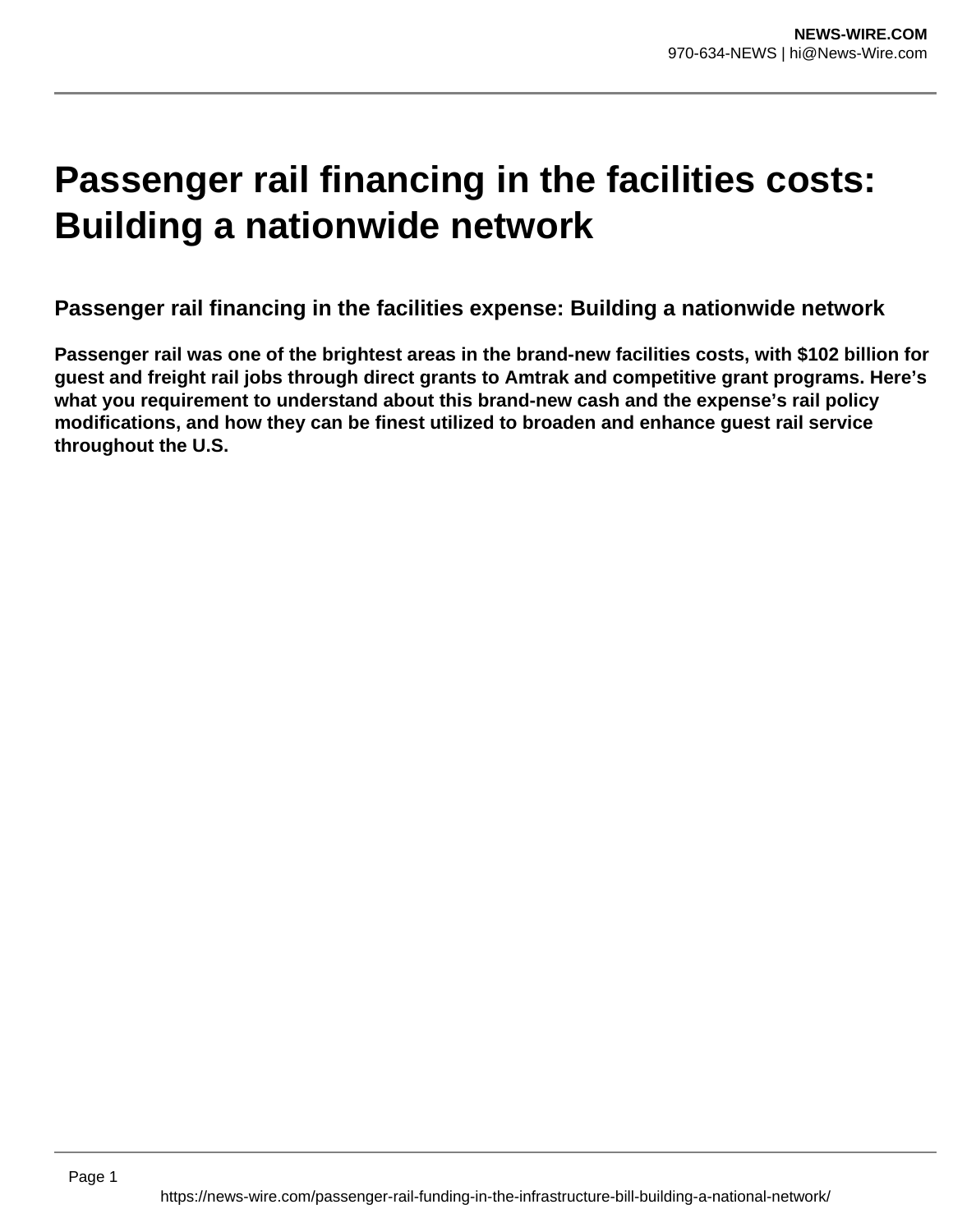

Boarding the inaugural FrontRunner commuter train from Provo to Salt Lake. Flickr picture by Steven Vance.

When it comes to the brand-new facilities costs, there was a lot of bad and awful in the highway and transit areas, however guest rail was by far the greatest winner, with over \$102 billion set aside to invest in the growth of dependable and regular rail service and much required modifications to Amtrak's objective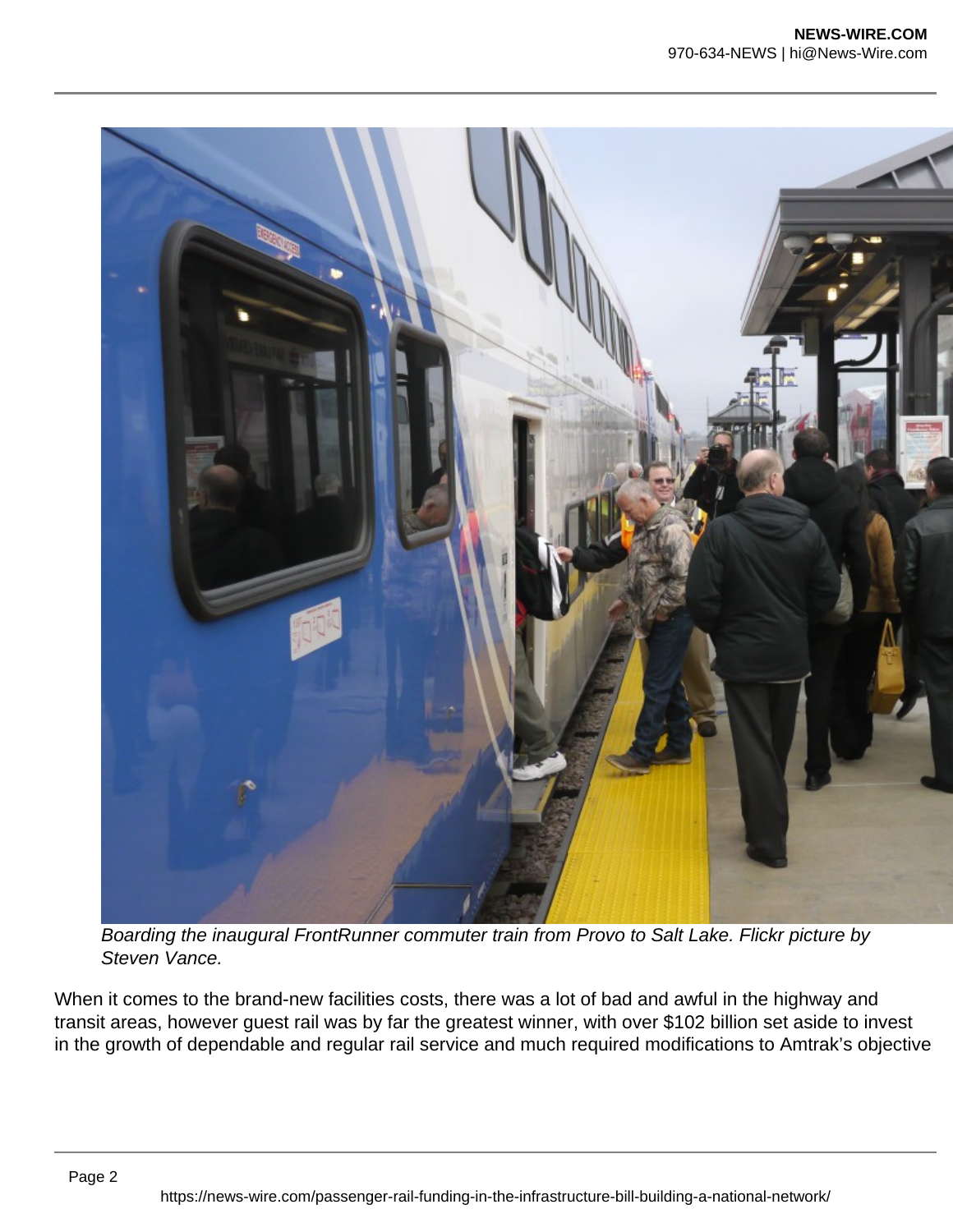and concerns that can put us on a course to a more robust nationwide and local traveler rail network. But the work is far from done. The supreme decision will rest on Amtrak and the Biden administration's capability to get arranged, engage with local leaders, and then invest this historical cash rapidly and successfully.

(Note: For the more policy-minded, read our pre-existing memo on the programs that can fund passenger rail projects.)

## **What's in the law?**

### **New financing**

Building upon the success of the FAST Act, which consistedof guest rail in a multi-year permission for the veryfirst time (see p.4), the 2021 facilities law takes the mostsignificant action forward yet to invest in the future of traveler rail in America. Congress increased rail financing by 750 percent over FAST Act levels with an increased focus on boosting service on the nationwide network and making required financialinvestments to enhance the Northeast Corridor. The law likewise made policy modifications to numerous crucial grant programs, making them more appealing to qualified receivers.

\$41.5 billion of the law's \$102 billion for rail will go to Amtrak, and a bulk of those funds (\$27.5 billion) will go to Amtrak's nationwide network. This is in plain contrast to how financing hasactually been typically assigned, when guest rail networks had to validate their presence by revealing a high revenue margin. In the FAST Act, the Northeast Corridor (Amtrak's busiest and most successful rail passage from DC to Boston) got a bigger share of federal funds.

This important action will motivate more guest rail and intercity rail growth, providing more individuals in more locations the capability to economically takeatrip, thanks in part to a recalibrated Amtrak objective to location consumer experience and neighborhood connections over revenues.

#### **Policy modifications**

The law likewise makes a number of modifications to enhance the traveler experience. For the stations in lotsof (mostly rural) parts of the nation, there are no station representatives offered to response concerns, assistance riders purchase tickets, or check baggage. For those who do not have gainaccessto to a computersystem or web at house, not having a station representative at their regional station indicates they cannot purchase a ticket or if they are senior, do not have help to check baggage. A station representative will now be needed at any place that has 40 or more guests per day. From a service perspective, the expense likewise forbids Amtrak from stopping or cutting rural services as long as Amtrak gets at least standard financing (i.e. the verysame quantity of cash they got last year) to run service, preserving the nationwide network.

Amtrak is likewise no longer needed to offer food service with a revenue margin. The old requirement to turn a earnings on food put Amtrak in a position of either supplying lessexpensive, nutrient bad food (i.e.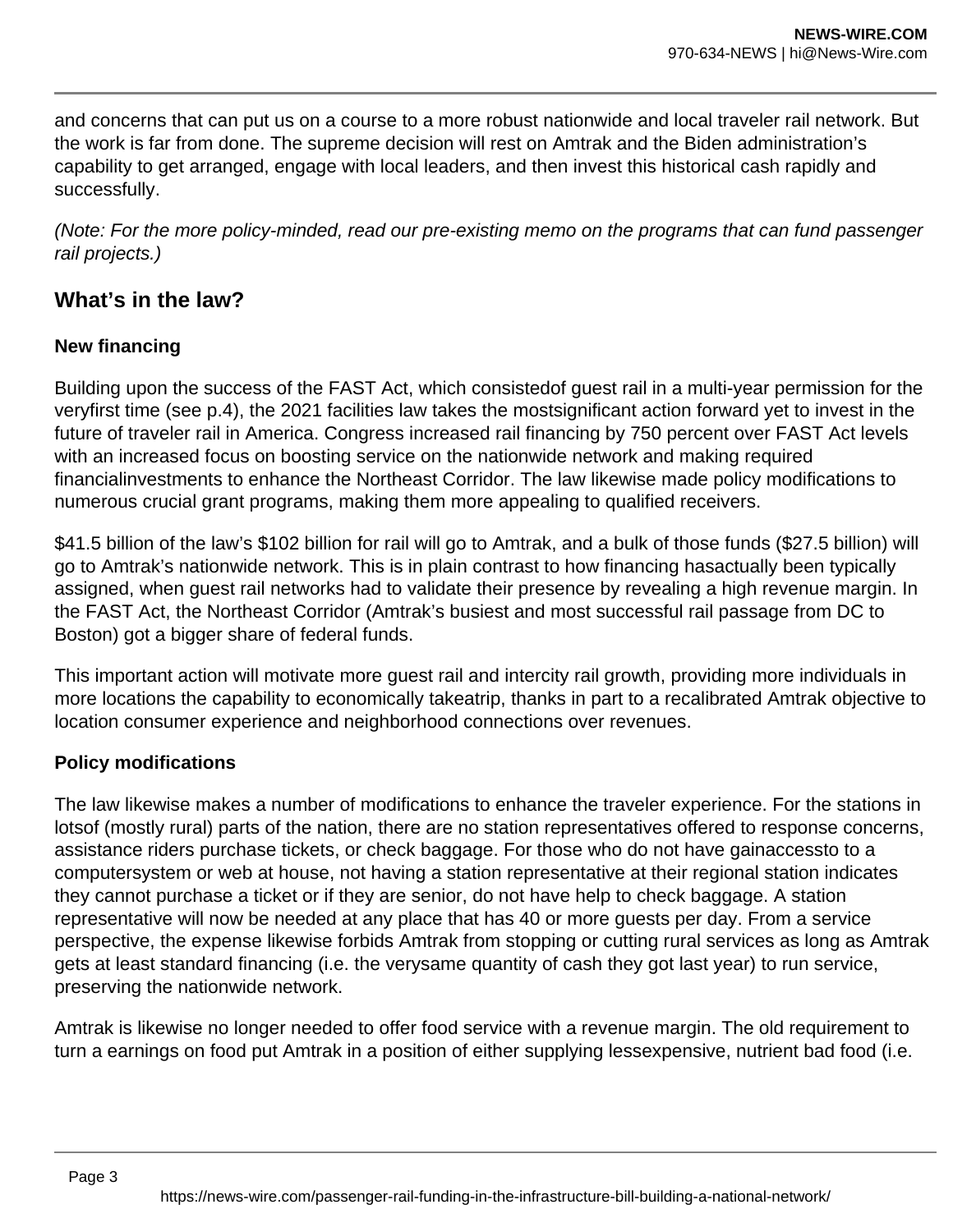scrap food) or no food service at all. Access to great, nutrient abundant food on guest trains will dramatically enhance the rider experience, which will aid boost ridership.

When it comes to governance, Amtrak's board of directors has generally drawn greatly from individuals that lived or had knowledge in the Northeast Corridor, leading to a really uneven financialinvestment and growth technique focused on northeastern guest rail, frequently at the cost of muchbetter service inotherplaces or a genuinely nationwide network—the specified function of Amtrak. The facilities law modifications the requirements and sets quotas for who can be selected to the Board, allowing a more regionally varied group of decision-makers that will more completely represent the interests of a really nationwide network. (Right now the board is functionally empty, with all board members serving ended terms. The Biden administration oughtto haveactually selected a brand-new board theotherday. More on that listedbelow.)

The law likewise directs financing to enhance availability for all riders, specifically those who might usage assistive gadgets (wheelchairs, walkers, walkingsticks, andsoon). It invests \$50 million eachyear to assistance cover the extra expenses that make the Railroad Rehabilitation & Improvement Financing (RRIF) program (a loan program for making capital enhancements) more easytouse and less economically burdensome. This verysame RRIF program was likewise modified so that it can assistance financing transit-oriented advancement tasks around traveler rail stations—a clever method to grow ridership.

The law consistsof \$50 million eachyear to the Restoration and Enhancement (R&E) grant program that supplies funds to aid run guest rail. The boost in funds can aid fund the total expense a state or area might requirement to pay in order to cover the expenses of operating brand-new or existing traveler rail paths. As an example, the Gulf Coast rail job has long organized to usage these R&E grants to assistance the brand-new service as it gets off the ground for the veryfirst 3 years. A modification in this law enables predicts like this one to extend R&E funds over 6 years rather than the present 3, permitting for a longer off-ramp to aid cover operations expenses. Lowering the monetary concern that poorer states would requirement to contribute for service operations would considerably advantage their neighborhoods by linking them to local financial centers, healthcare, and academic chances. The law likewise enables Tribal entities to use for R&E grants.

The law likewise produces the administrative facilities required to broaden traveler rail. It develops a brandnew program that incentivizes up to 10 interstate rail compacts—like the Southern Rail Commission at the center of Gulf Coast growth—that are crucial for establishing and recognizing a local and nationwide rail network. Interstate rail compacts are made up of adjoining states that desire to develop a vision for and lookfor financialinvestments for intercity guest rail in their area. (The last arrangements were comparable to a House proposition from Rep. Cohen, which we composed about here.) The costs permits for these 10 commissions to use for up to \$1 million everyyear to run their particular commissions.

## **How else might the administration enhance the rail program?**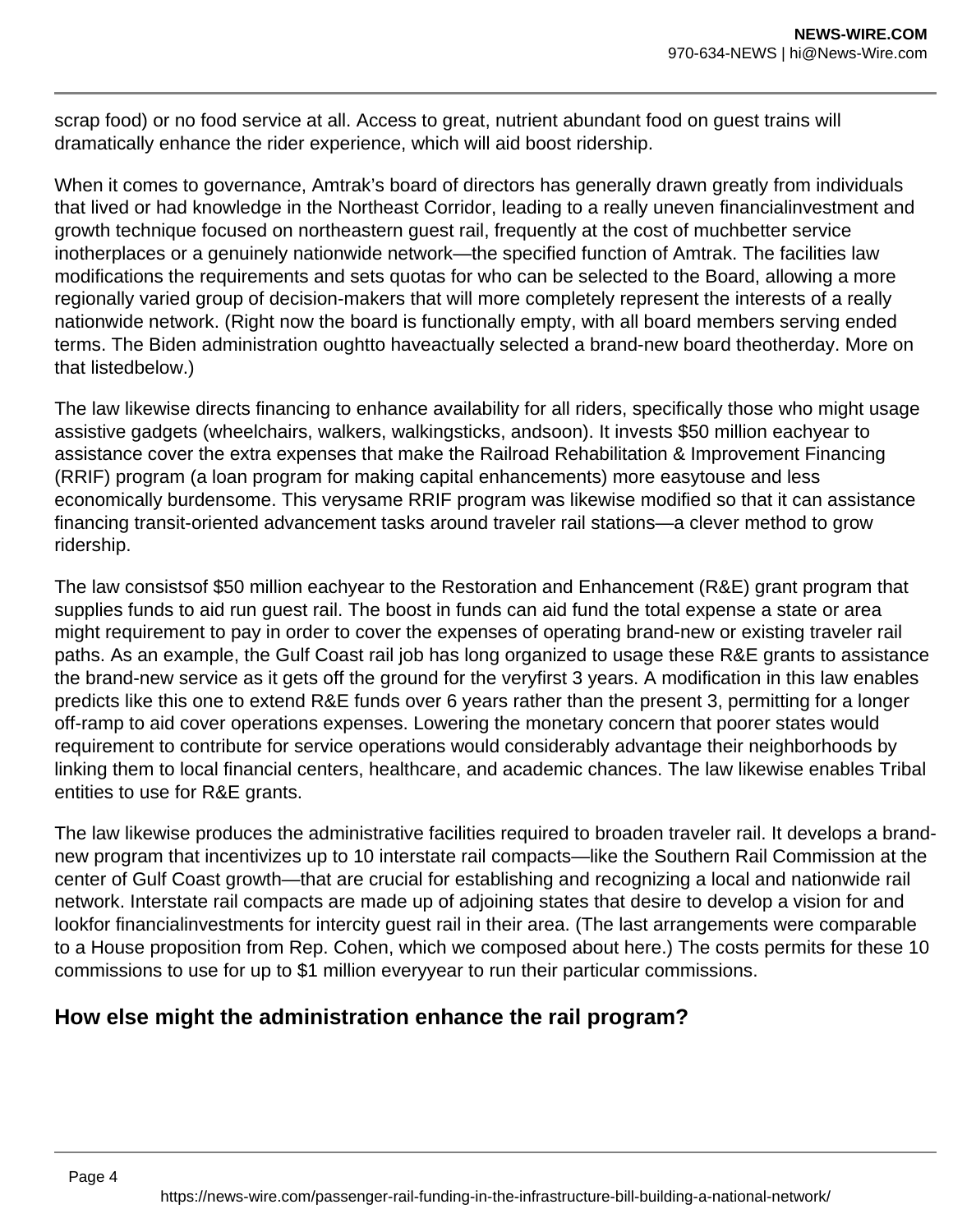These rail arrangements are worth commemorating, however in order for the country to enjoy the advantages, the administration has much more work to do, and needto take action rapidly on anumberof products. The work is not done, and if the administration is not proactive, they might misuse the pledge of this historical, once-in-a-generation financialinvestment in rail.

Their veryfirst action needto be to rightaway (it's pastdue) choose a brand-new board to lead Amtrak in accordance with the brand-new law. We hope the administration will designate a board that shows the demographics of our country and produce a requirement that board members trip the 3 levels of service Amtrak provides on an yearly basis (commuter, long-distance, andsoon). The quicker the administration takes action on Amtrak's Board, the quicker the American public can flight traveler trains in parts of the nation that requirement it themajorityof.

The Federal Railroad Administration (FRA) must start the procedure to stand up the brand-new interstate rail compacts program, which is secret to cultivating the bottom-up development of the nationwide network. The FRA Administrator needto assemble those who haveactually revealed interest in producing a compact to describe how to develop one, how the FRA can guarantee their success, and how to makethemostof this brand-new financing.

When it comes to granting competitive grants such as CRISI, R&E, and others, the administration must be really mindful with granting grants to personal sector guest rail business. Private sector traveler rail business like the Brightline in Florida and Las Vegas are essential elements however are not necessary to constructing the nationwide network. While there are restricted cases where personal guest rail can be additive to the nationwide guest rail network, it needto stay the objective of the administration to link neighborhoods, and we oughtto not let the personal sector reorient the objectives and vision of the nationwide rail network.

## **How can the brand-new cash advance our objectives?**

There are individuals throughout the nation that are notable to experience whatever their area or the nation has to deal due to the barriers of long-distance travel. Not to reference the significant greenhouse gas emissions that outcome from driving a individual car or flying. Passenger rail can assistance bridge these equity spaces and accomplish our environment objectives.

**Equity:** For poorer Americans who live in rural locations, long-distance travel postures a number of monetary challenges to gottenridof. A local airport that has business flights can typically be a coupleof hours' drive away, need prolonged stopovers, and charge costly rates. And for numerous, driving long ranges can be a obstacle as well. The monetary barriers of owning or leasing a automobile are currently incredibly high for low-income households and the requirement to have and keep a carsandtruck that might sustain long hours of highway driving presents an even higher barrier to travel. Accessible traveler rail is an budget-friendly choice that can link more individuals to local financial centers, academic chances, healthcare or even leisure activities. Passenger rail can increase regional economies and develop tasks